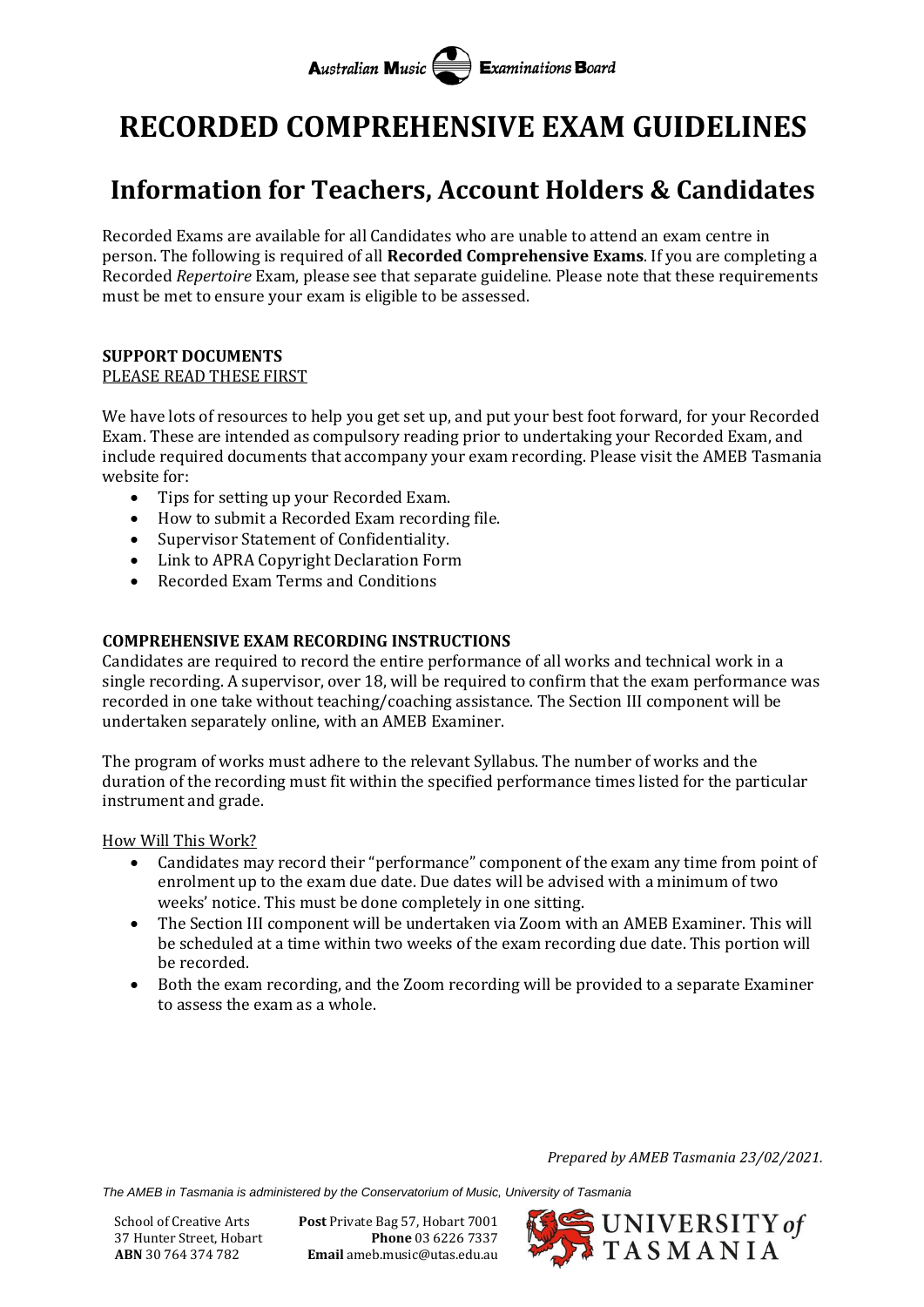#### Australian Music **Examinations Board**

#### **ORCHESTRAL EXCERPTS**

Please check your syllabus requirements. Where you are required to perform all orchestral excerpts as part of your exam, please present them as individual pieces and disregard the instructions in this section (this applies to Harp, Double Bass, Diploma Bassoon, and Diploma Horn Candidates).

If you have chosen to prepare a selection of excerpts, and the syllabus states that the Examiner will instruct you on a selection to play in your exam, you will not be required to perform all excerpts in your exam recording. However, you must have prepared all of the required excerpts in accordance with the syllabus.

For your exam recording, please adhere to the following:

- 1. Ahead of your exam, prepare even-sized pieces of paper and write a number on each from 1 to the total number of excerpts you are required to prepare. These numbers must correlate to the order of excerpts in the syllabus list (please also specify these numbers on your repertoire form).
- 2. Show the camera each piece of paper so that the numbers can be seen clearly, BEFORE folding each paper, and placing them in a bowl or hat.
- 3. While still in view of the camera: Shuffle the pieces of paper, then withdraw the designated number of pieces of paper at random (see below).

Horn and Trumpet: The selection of excerpts must include at least one transposition. If the numbers drawn do not include this, the Candidate must select an alternative to the last excerpt drawn.

4. Perform the excerpts correlating to the drawn numbers, announcing titles and composers.

Flute, LMusA: select five excerpts to perform. Oboe, Grades 6 to 8: select two excerpts to perform. Clarinet, Grades 6 to 8: select two excerpts to perform. Horn, Grades 5 to 8: select two excerpts to perform. (one **must** be transposed) Trumpet, Grades 5 to 8: select two excerpts to perform. (one **must** be transposed) All Lower Brass, Grades 5 to 8: select two excerpts to perform.

## Before You Start

- 1. Download and complete your Repertoire Form from [Score](https://tas.ameb.edu.au/) this on the last page of the exam notification, where you list the works prepared. Scan and/or Save this in preparation for submitting your exam recording.
- 2. Review the supporting documents as provided on the AMEB Tasmania website.
- 3. Start by checking your set up and that you are ready to commence recording your exam performance. If you are using recorded accompaniment, check that this is at hand and the playback volume is appropriate.
- *Prepared by AMEB Tasmania 23/02/2021.* 4. Have your Supervisor (aged 18+) standing by so that they can attest that the exam performance was recorded in one take without teaching/coaching assistance.

*The AMEB in Tasmania is administered by the Conservatorium of Music, University of Tasmania*

School of Creative Arts **Post** Private Bag 57, Hobart 7001 37 Hunter Street, Hobart **Phone** 03 6226 7337 **ABN** 30 764 374 782 **Email** ameb.music@utas.edu.au

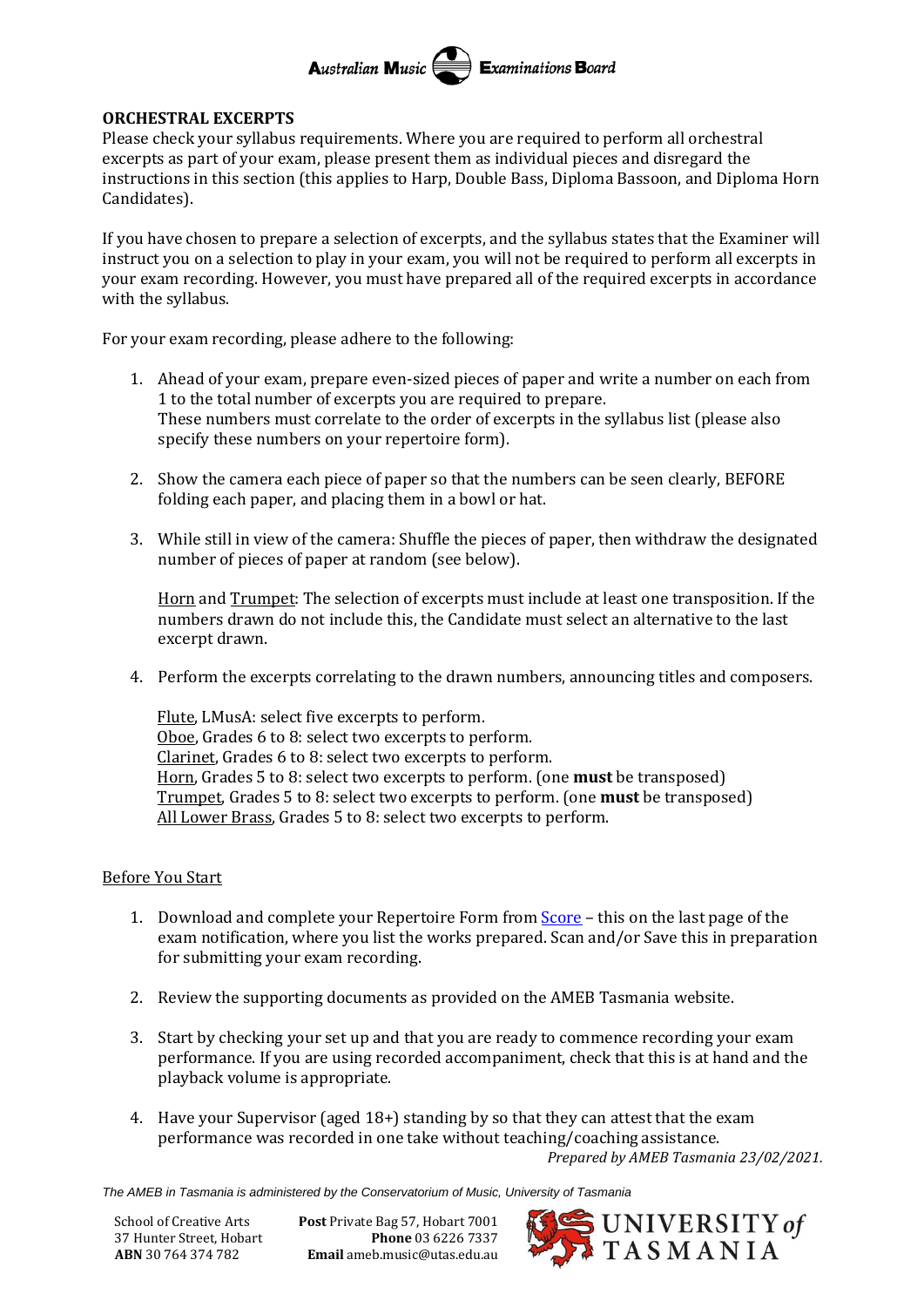#### Australian Music **Examinations Board**

#### **RECORD YOUR EXAM**

- 1. Start your recording.
- 2. Announce to the camera: Your name Your Exam key (this will start with TAS followed by numbers)
- 3. Perform all of your pieces and technical work (including Orchestral Excerpts, if relevant). You may do this in any order (this is your choice) but you must announce what each thing is.

For pieces, please state: Title of the work, Composer For technical work, please state: name of the scale or exercise For orchestral excerpts, please state: Title of orchestral work, Composer, relevant section

4. Once all pieces are performed in their entirety, stop the recording. Congratulations! You've just completed your performance component. Don't forget to get it to us and to attend your online Section III component.

## Send Your Exam

- 1. Save your Exam and edit the file title so that we know it's yours. This MUST include the Candidate's name and, ideally, the Exam Key. (eg Joan Sutherland TAS123456)
	-
- 2. Provide to AMEB Tasmania:
	- a. Exam recording
	- b. Repertoire Form (completed with your list of pieces)
	- c. Signed Supervisor Declaration
	- d. If the syllabus requires an Examiner copy of Own Choice or Extra List repertoire, these must also be provided
	- e. APRA Copyright Declaration Form (if providing copies of music, and if relevant)

#### Section III Online Component

- 1. We'll email you link to access a Zoom meeting provided upon confirmation of the discussion time.
- 2. Have your music on hand and your instrument warmed up prior. You may be asked to hold your music up to the camera for the Examiners' benefit so please ensure your set up supports you to do this.
- 3. The Examiner will play an audio track for the aural test and share their screen so that you can view the sight-reading (as applicable). Please ensure that you can perform comfortably from the screen.
- 4. Review the Recorded Exam Set Up Guidelines and prepare your online meeting space, specifically considering sound levels, frame, background, and minimising interruptions.

*Prepared by AMEB Tasmania 23/02/2021.*

*The AMEB in Tasmania is administered by the Conservatorium of Music, University of Tasmania*